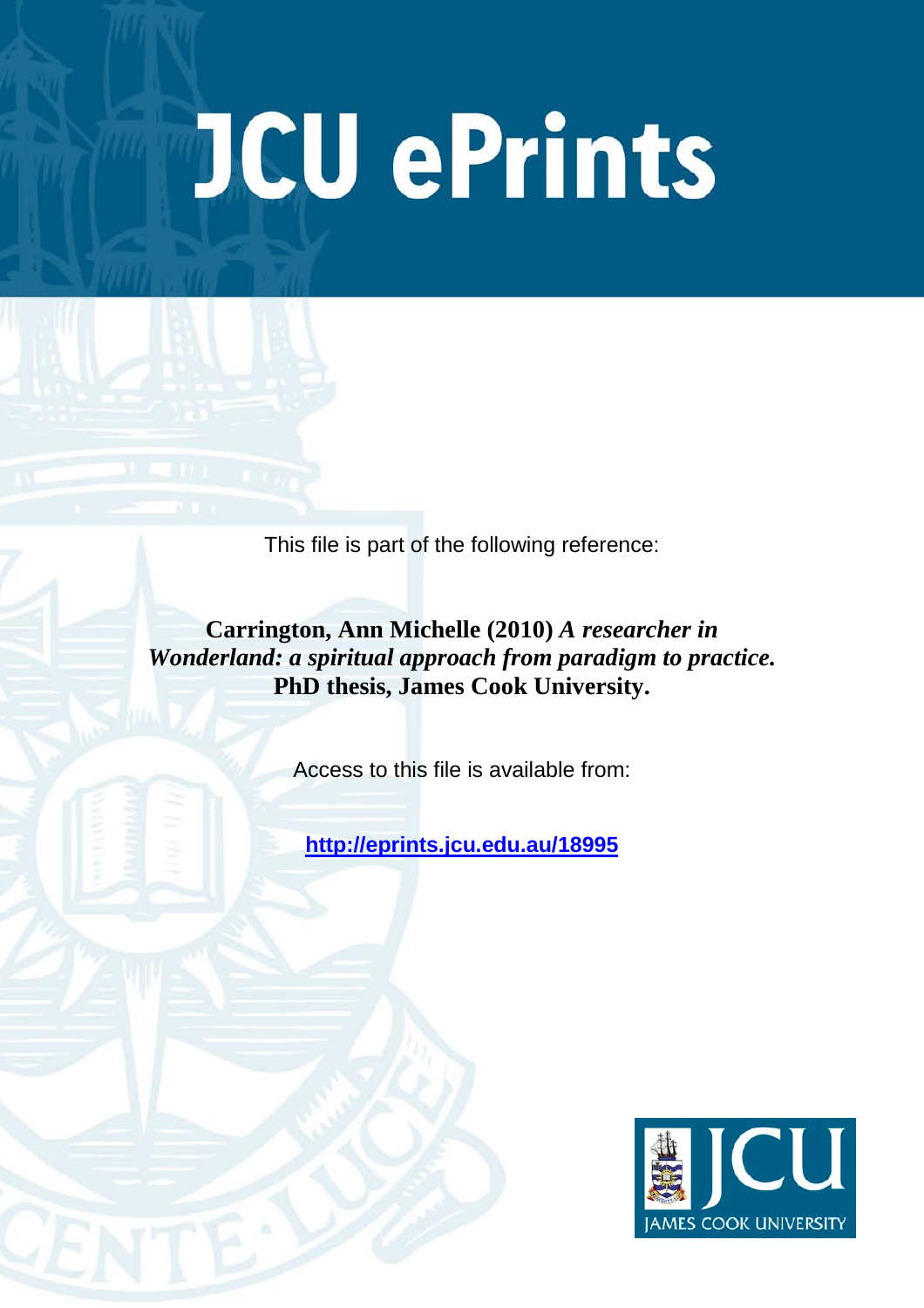# A Researcher in Wonderland: A spiritual approach from paradigm to practice

Thesis submitted by Ann Michelle Carrington BSW (Hons)

In fulfillment of the requirements for the degree of Doctor of Philosophy in the School of Arts and Social Sciences.

> James Cook University, Cairns, Queensland. October, 2010.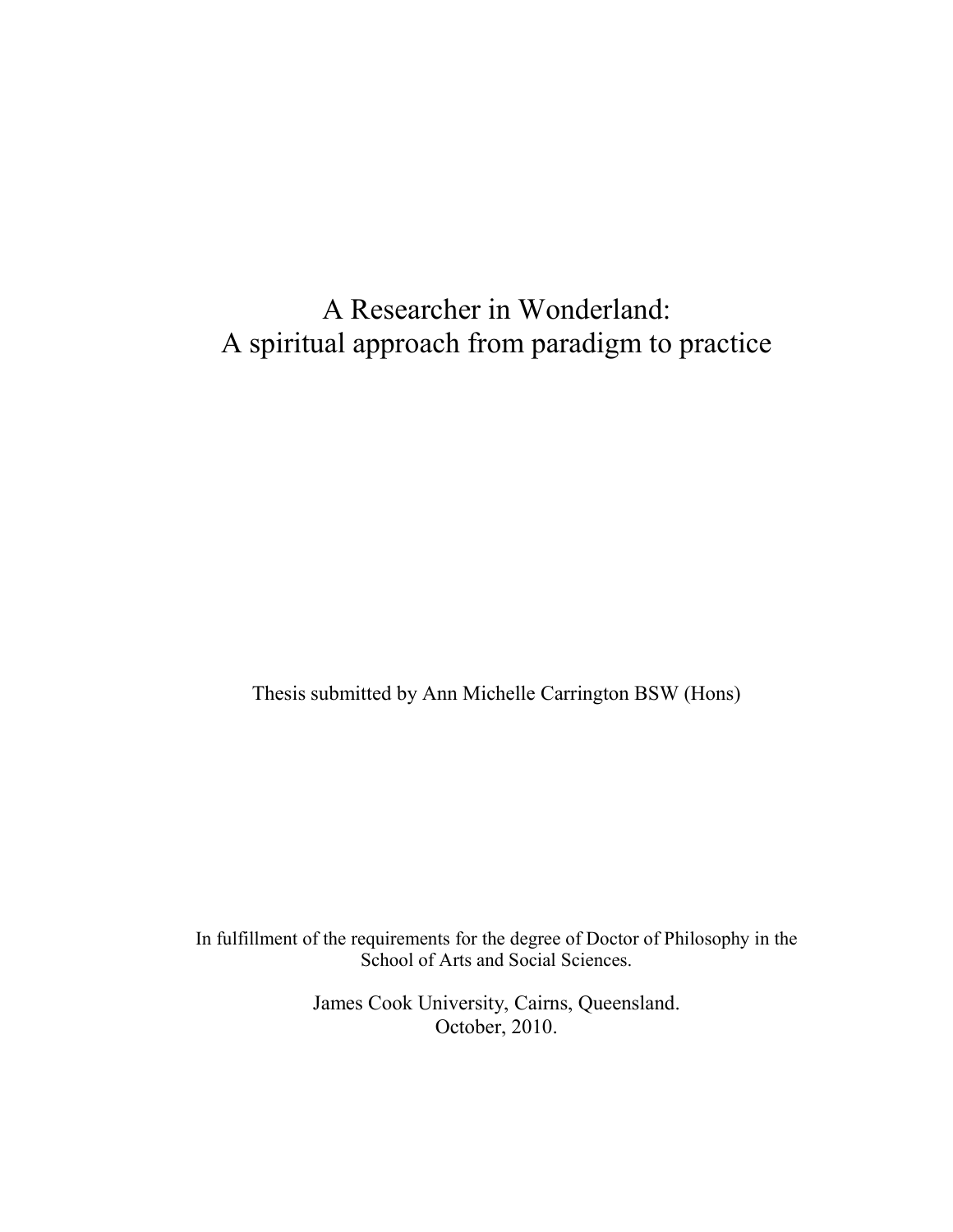# Statement on the Contribution of Others

Research field costs up to \$3000 and a HECS Exemption scholarship were provided by James Cook University.

An Australian Post-Graduate Award 2007-2010 provided a stipend.

Denise Carrington – Smith proof read the thesis on a voluntary basis. This is not her field of study and she does not operate a professional editing service.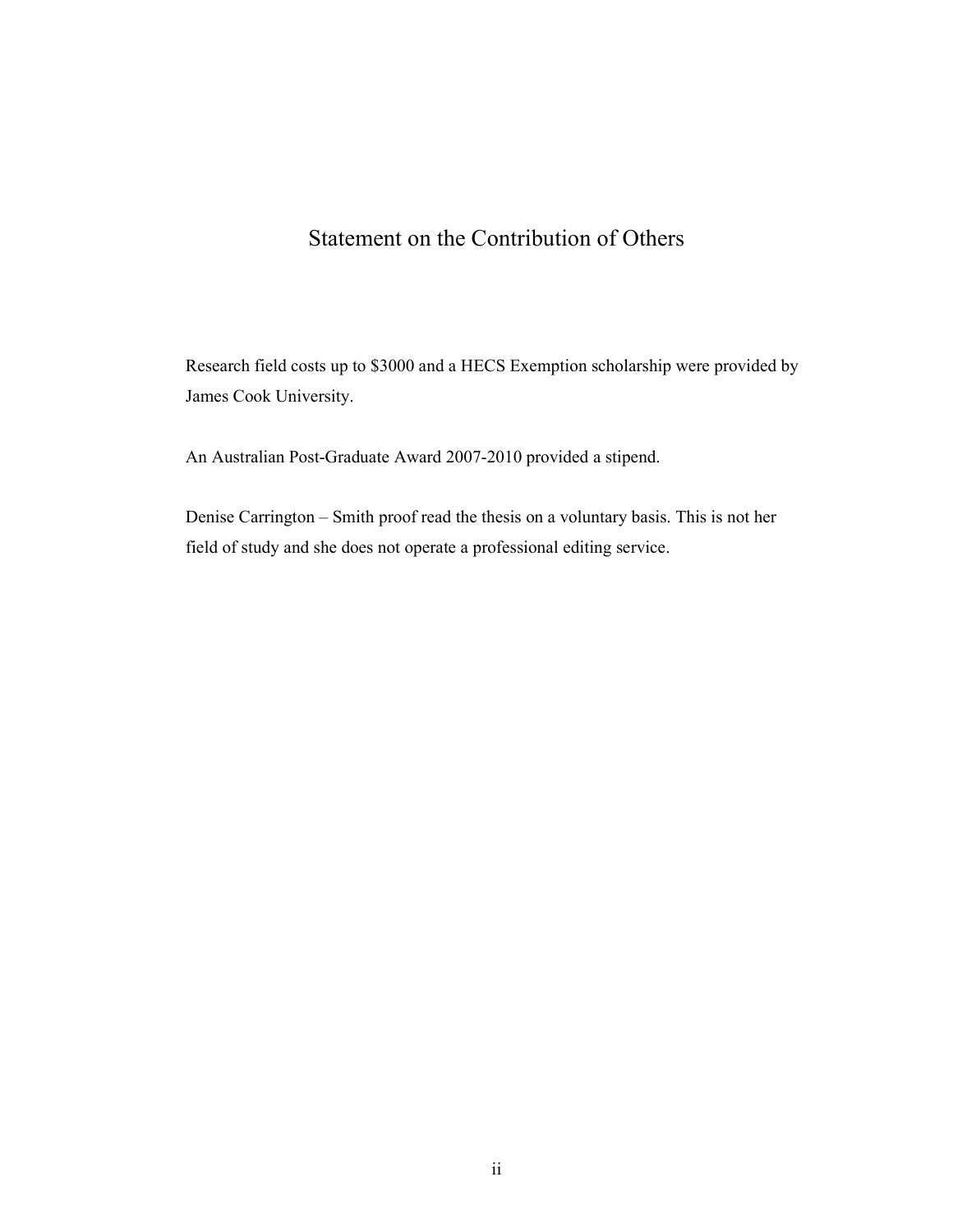# Declaration on Ethics

The research presented and reported in this thesis was conducted within the guidelines for research ethics outlined in the Natioanl Statemnet on Ethics Conduct in Research Involving Human (1999), the Joint NHMRC/AVCC Statement and Guidelines on Research Practice (1997), the James Cook University Policy on Experimentation Ethics. Statndar Practices and Guidelines (2001), and the James Cook University Statement and Guidelines on Research Practice (2001). The proposal research methodology received clearance from James Cook University Experimentation Ethics Review Committee on the  $25<sup>th</sup>$  July, 2007, Approval No. H2723.

Signature Date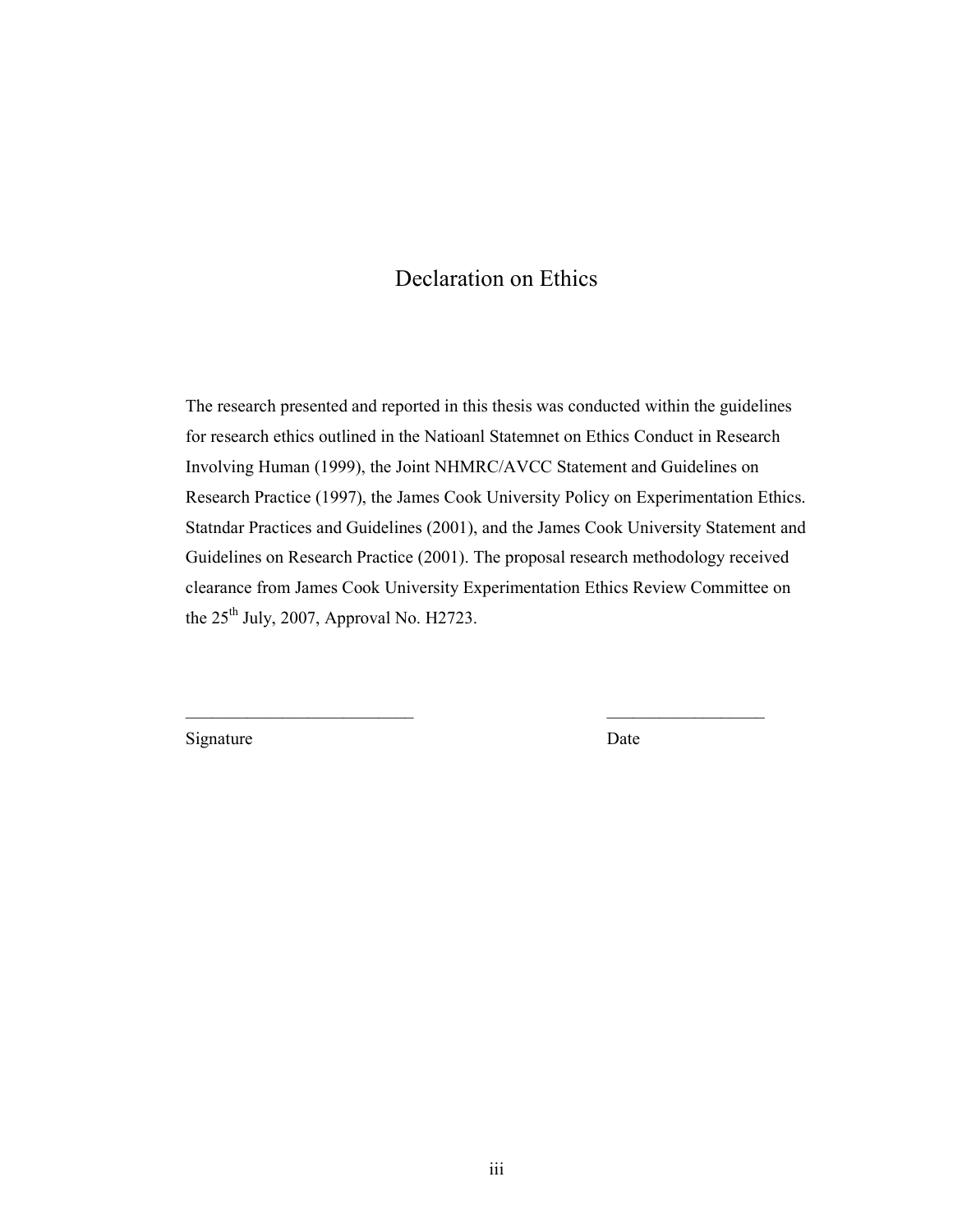### Acknowledgements

Undertaking a Doctoral degree requires much support and guidance from many beyond those who are recognized as contributors. I would therefore like to take this opportunity to acknowledge and extend my gratitude to those who have so effectively filled these roles.

First and foremost, I would like to extend a special thanks to the three spiritual practitioners who agreed to participate in this research project. Each practitioner gifted me with their time, knowledge and wisdom, not only addressing the research requirements but the requirements of my soul on its unique journey.

To all the staff and faculty in the Social Work and Community Welfare Department at James Cook University, thank you for undertaking your roles with such passion and dedication. Your example is something that has inspired me in my practice, both therapeutic and academic. It was in my years as an undergraduate that I acquired the foundational knowledge of social work to set me in good stead for what I hope will be a lasting and fruitful career.

I extend particular thanks to my principle supervisor, Associate Professor Wendy Earles, who has been on this journey with me from my Honours project. Not only has your support, guidance and encouragement been invaluable but you have served as an incredible role model and mentor professionally and personally. Special thanks to Ms Robyn Lynn as my secondary supervisor, who not only provided insightful and relevant feedback, but who was a great emotional support. Special thanks also to Dr Greta Galloway who was involved in the supervision at the research proposal stage. I feel privileged to have worked with three such gifted and dedicated academics and thank you all for sharing your time, skills and knowledge with me. I have learnt so much.

I would like to thank my mother, Denise Carrington-Smith, for her ongoing support and encouragement throughout my academic career and for her discerning comments, feedback and the editing of this thesis.

I would also like to thank my friends and family, of whom there are too many to mention individually, for their on going support and patience.

Last, but by no means the least, I would like to thank my son, Daniel, for his continued passionate encouragement and support over what has now become many years of study. Over the years, he has not only been supportive but has not complained when I have been there in body, but not in mind. But I am most grateful for the look of pride I see in his eyes which has given me the strength to continue at times when I have felt like walking away.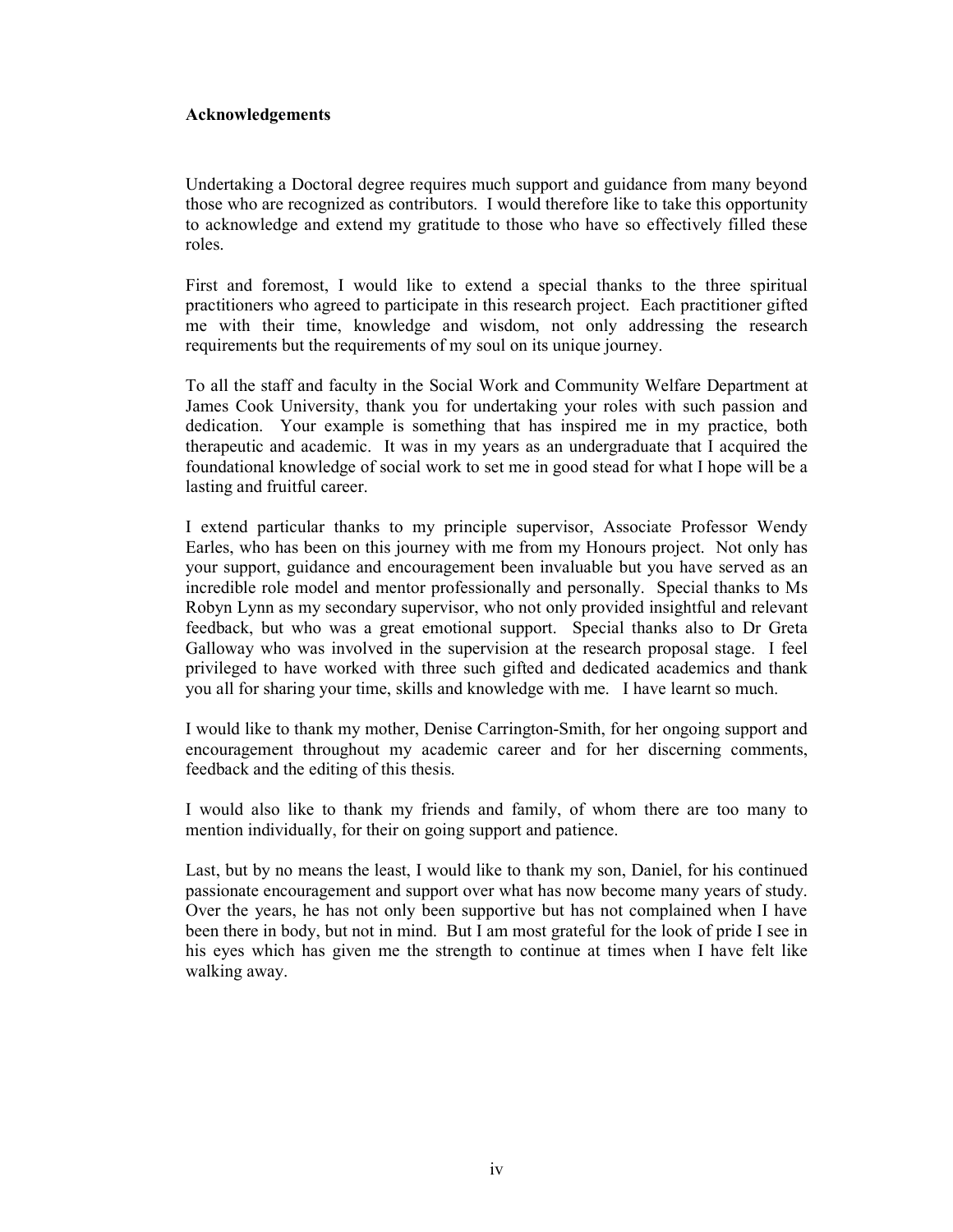### Abstract

Spirituality is a topic that has gained increased attention in a number of disciplines within the social sciences, including social work. The current discussion and debate of this topic within social work have raised many questions and highlighted gaps at paradigmatic, meaning, construct, theoretical and practical levels. The research engaged in a paradigmatic and theoretical journey which aimed to contribute to theory building through the articulation and authentication of spiritual paradigms and an Integrated Spiritual Practice Framework (ISPF) and application of the ISPF (at the level of ideology, theory and practice and individual). The spiritual paradigms and the ISPF were initially developed in my years as a spiritual practitioner, my undergraduate studies in social work and my Post-Graduate Honours project. This research tackled ontological, epistemological and methodological questions across four suggested spiritual paradigms, those being; spiritual positivism, spiritual constructivism, conscious spiritual and integrated spiritual.

The methods employed were semi-structured in-depth interviews, immersion, and literature survey, guided primarily by the process of meta-triangulation and secondly by the emergent Integrated Spiritual Research Model (ISRM). This process involved immersion within four spiritual ideologies (Sufism, Hinduism, Buddhism and integrated spiritual) to scrutinize and analyze the spiritual paradigms and ISPF from each spiritual ideological perspective which informed the initial understandings and structures, and led to further theory building of both. Immersion within Sufism, Hinduism and Buddhism was achieved in person and included a number of semi-structure interviews with the participating practitioners. Immersion within the integrated spiritual was achieved through literature survey of ten texts. Methods employed to demonstrate the potential application at the level of ideology, theory and practice required the additional collection of data from one text pertaining to ideology and one text pertaining to theory and practice. A self-reflective case study of the research was used in the application to the individual.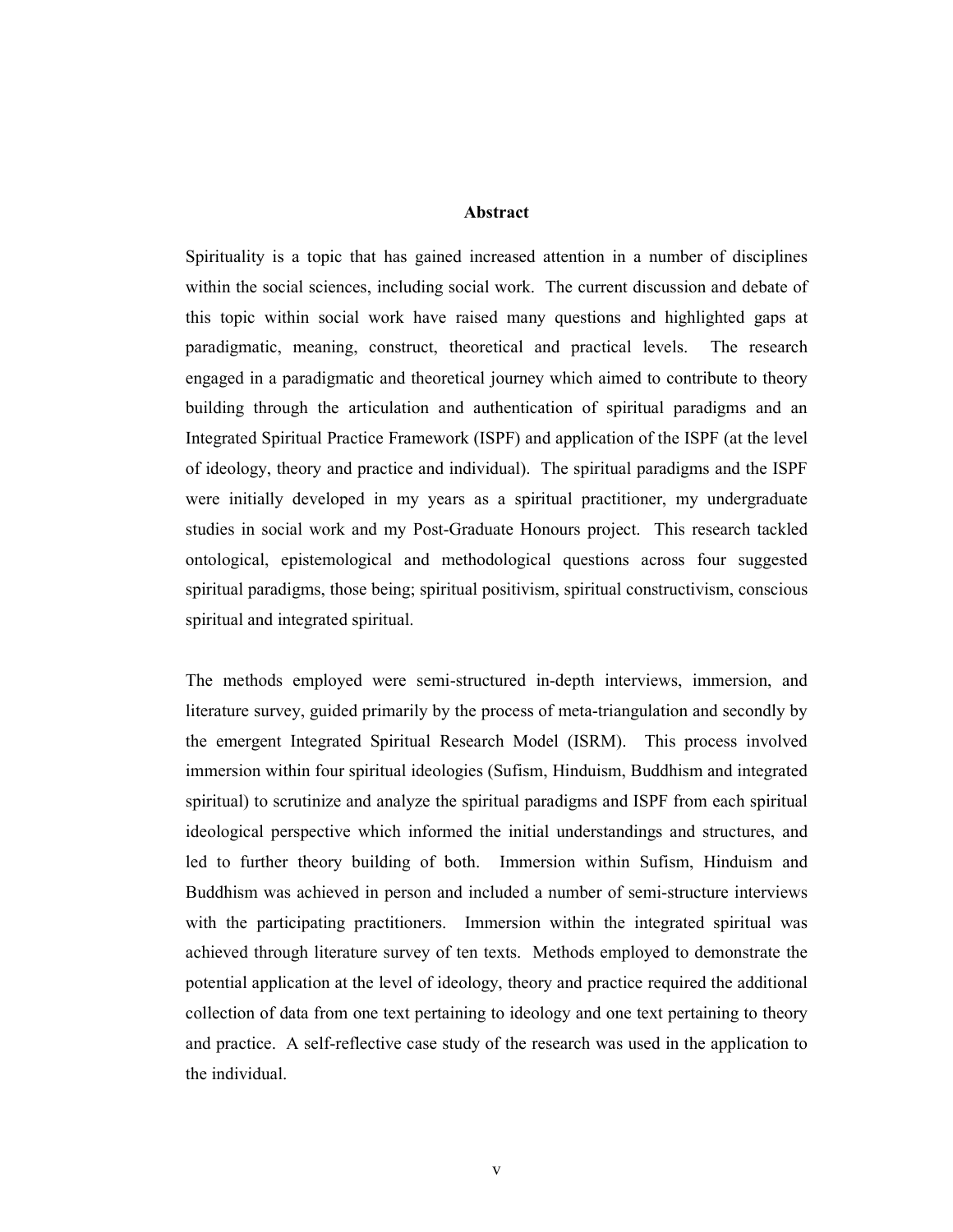This study found that each ideological perspective provided evidence and support for the suggested spiritual paradigms, and authenticated and further build upon the basic structures of the ISPF. This resulted in the discovery of new layers within the initial framework and also discovered various distinct uses. This allowed movement from the single framework of the ISPF to its new forms as the Integrated Spiritual Theoretical Model (ISTM), the Integrated Spiritual Analytical Tool (ISAT), the Integrated Spiritual Approach to Practice (ISAP), the Integrated Spiritual Research Model (ISRM) and the Integrated Spiritual Research Approach to Practice (ISRAP). The research was able to contribute further by demonstrating the potential application of the ISAT, ISAP, ISRM and the ISRM.

There were a number of unexpected findings of which the most significant would be the theory for truth, ways of knowing, spiritual methods and measures and spiritual approaches to research. At the completion of the research process two overarching findings were identified: the importance of the paradigmatic links to practice and the importance of addressing tensions and barriers when attempting to integrate spirituality. This research offers the beginnings of a response to gaps in the integration of spirituality, enabling spiritual knowledge, methods, measures, theories and practices to be accessible to the social sciences and social work, academically and practically.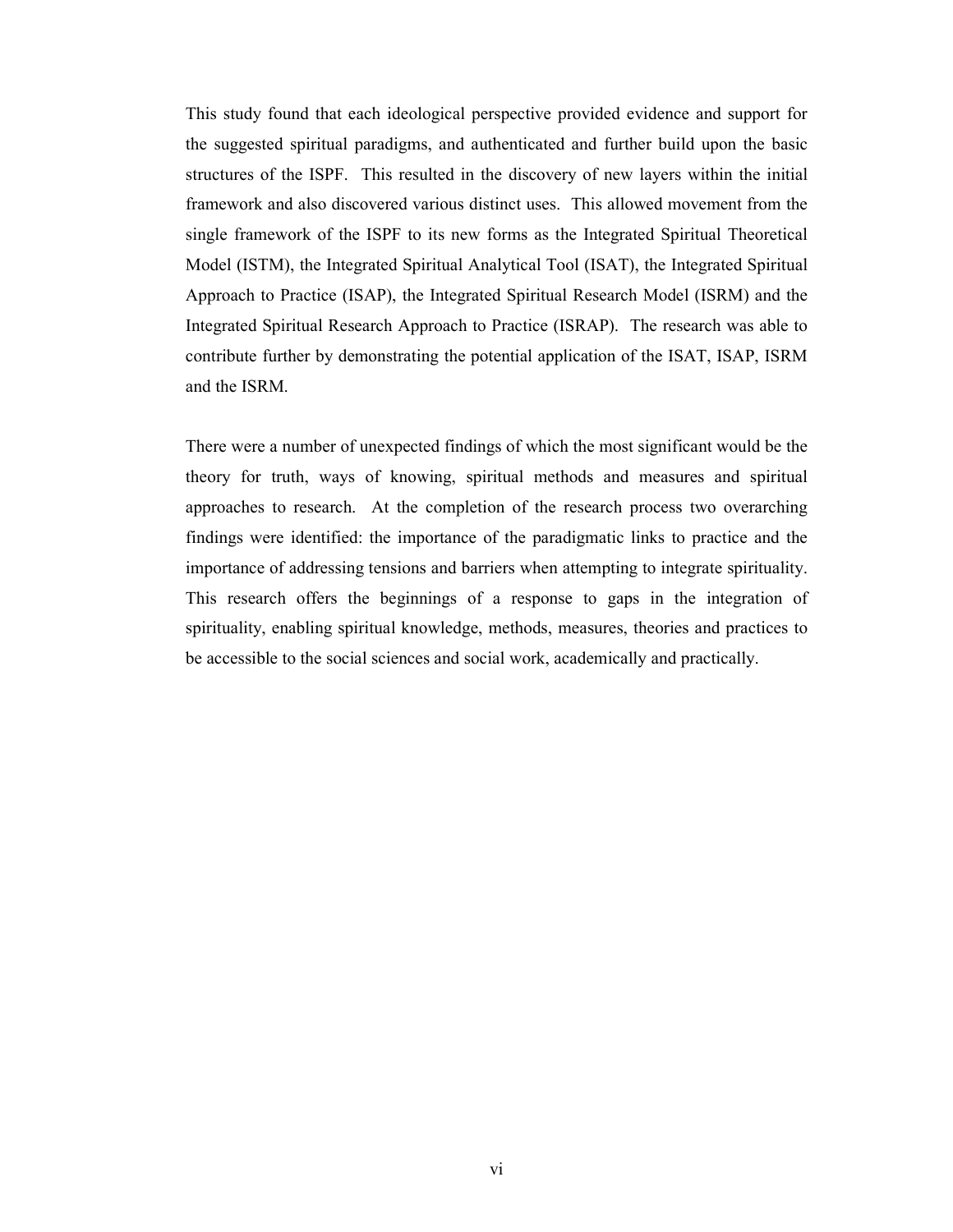### Table of Contents

|    | <b>Acknowledgements</b>                                   | iv |
|----|-----------------------------------------------------------|----|
|    | Abstract                                                  | V  |
|    | <b>Part I: Down the Rabbit Hole</b>                       | 1  |
| 1. | <b>Finding One's Bearings</b>                             | 4  |
|    | Introduction                                              | 4  |
|    | Initial positioning                                       | 5  |
|    | Rationale                                                 | 7  |
|    | Statement of purpose                                      | 10 |
|    | Research aims                                             | 11 |
|    | Evolution of the Integrated Spiritual Theoretical Model   | 11 |
|    | Clarification of terms                                    | 16 |
|    | Ethical considerations                                    | 19 |
|    | Scope of the research                                     | 22 |
|    | Research complexities and tensions                        | 24 |
|    | Presentation                                              | 27 |
|    | Structure of thesis                                       | 29 |
| 2. | <b>Instructions to Follow</b>                             | 33 |
|    | Introduction                                              | 33 |
|    | Research paradigm                                         | 33 |
|    | Research design                                           | 34 |
|    | Methodology                                               | 37 |
|    | Meta-triangulation                                        | 38 |
|    | Adapted model of meta-triangulation                       | 39 |
|    | <b>Integrated Spiritual Research Model</b>                | 44 |
| 3. | <b>All Is Not As It Seems</b>                             | 47 |
|    | Introduction                                              | 47 |
|    | Meta-triangulation model applied in this study            | 47 |
|    | Integrated Spiritual Research Model applied in this study | 64 |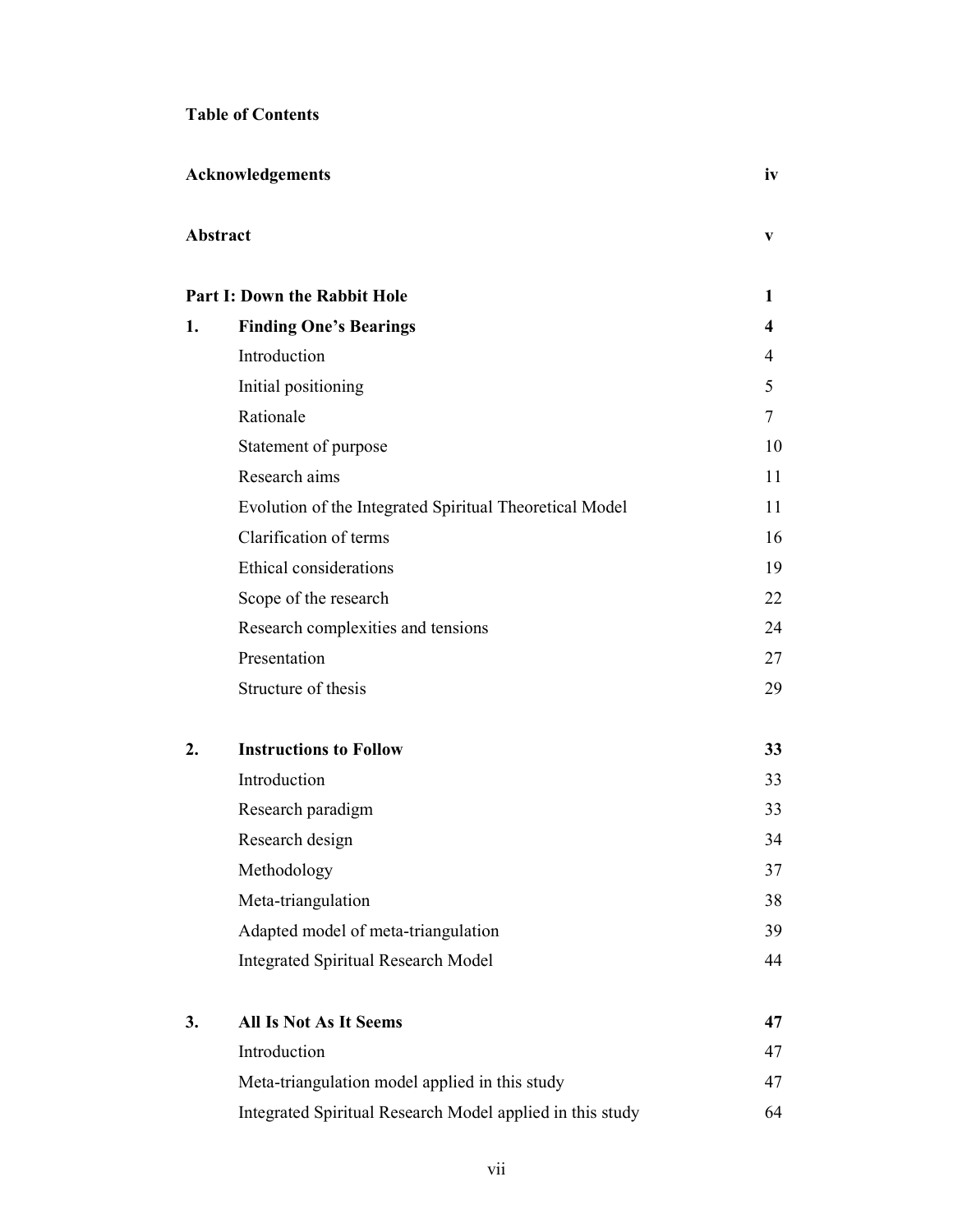|    | Part II: The People and Places of Wonderland |     |
|----|----------------------------------------------|-----|
|    | Clarification of immersion                   | 81  |
|    |                                              |     |
| 4. | <b>Heart of Wonderland - Sufi</b>            | 86  |
|    | An introduction to Sufism                    | 86  |
|    | Immersion                                    | 87  |
|    | Follow up to immersion                       | 97  |
|    | Ideological coding                           | 98  |
|    | Ideological accounts                         | 100 |
|    | Ideological language                         | 105 |
|    | Themes outside the research brackets         | 107 |
| 5. | <b>Beyond Wonderland - Hinduism</b>          | 108 |
|    | An introduction to Hinduism                  | 108 |
|    | Immersion                                    | 109 |
|    | Follow up to immersion                       | 118 |
|    | Ideological coding                           | 119 |
|    | Ideological accounts                         | 124 |
|    | Ideological language                         | 128 |
|    | Themes outside the research brackets         | 130 |
| 6. | <b>Within Wonderland - Buddhist</b>          | 131 |
|    | An introduction to Buddhism                  | 131 |
|    | Immersion                                    | 132 |
|    | Follow up to immersion                       | 138 |
|    | Ideological coding                           | 138 |
|    | Ideological accounts                         | 142 |
|    | Ideological language                         | 146 |
|    | Themes outside the research brackets         | 148 |
| 7. | All of Wonderland - Integrated Spiritual     | 149 |
|    | Introduction to the integrated spiritual     | 149 |
|    | Immersion – a reflective summary             | 166 |
|    | Ideological coding                           | 170 |
|    |                                              |     |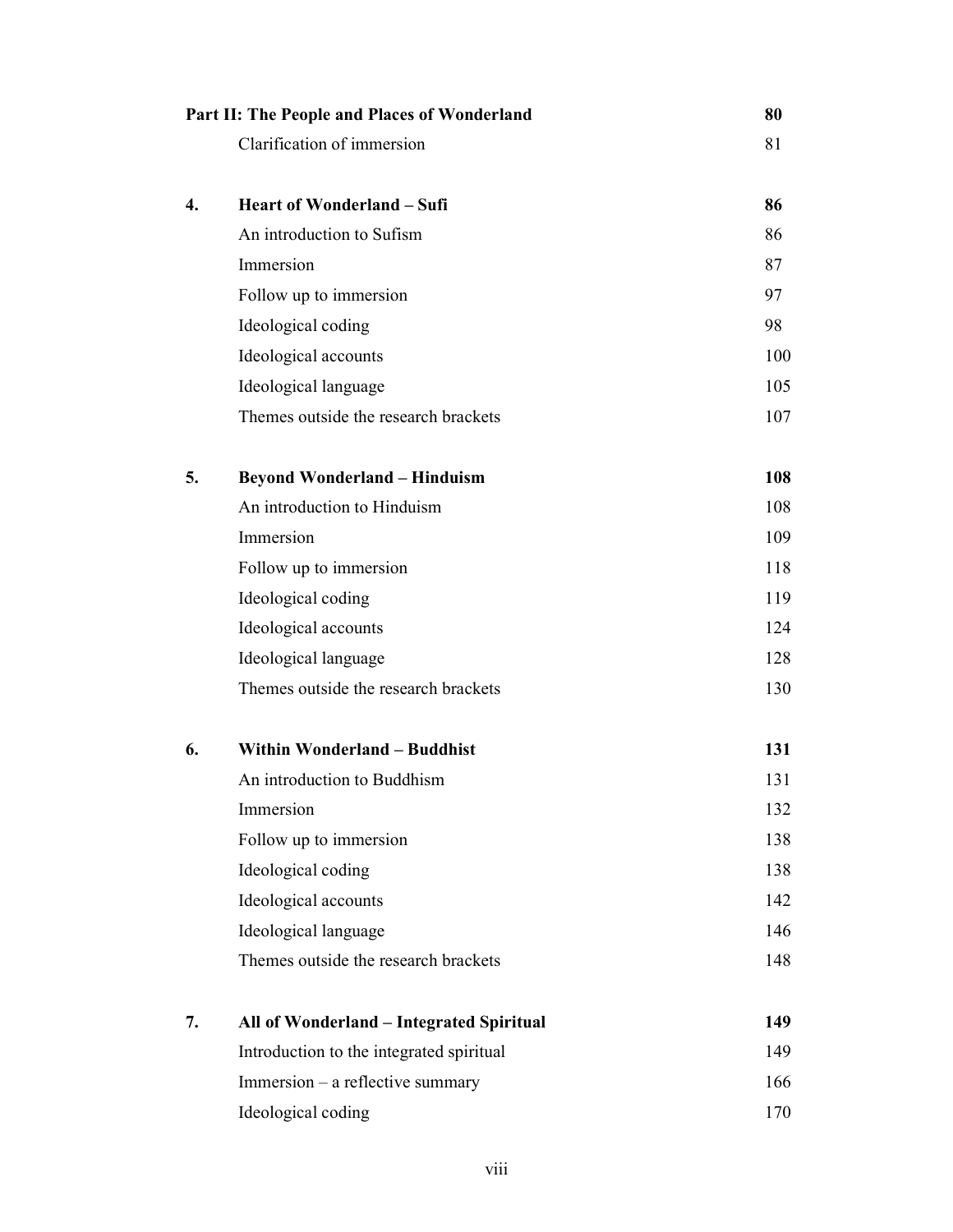| Ideological accounts                 | 178. |  |
|--------------------------------------|------|--|
| Ideological language                 | 181  |  |
| Themes outside the research brackets | 184  |  |

| Part III: What is 'Real'? |                                            | 185 |
|---------------------------|--------------------------------------------|-----|
| 8.                        | <b>Reflections in the Looking Glass</b>    | 188 |
|                           | Introduction                               | 188 |
|                           | Spiritual positivism                       | 189 |
|                           | Spiritual constructivism                   | 192 |
|                           | Conscious spiritual                        | 194 |
|                           | Integrated spiritual                       | 197 |
|                           | Key assumptions of the spiritual paradigms | 200 |
|                           | The spiritual and physical perspectives    | 203 |
|                           | A note on paradigmatic language            | 206 |

| 9. | <b>Through the Looking Glass</b>                        | 208 |
|----|---------------------------------------------------------|-----|
|    | Introduction                                            | 208 |
|    | Theory of 'Truth' and ways of knowing                   | 208 |
|    | Methods and measures                                    | 219 |
|    | Ego and soul perspectives                               | 226 |
|    | The spiritual perspective of the physical and spiritual | 227 |
|    | Evolution and consciousness                             | 230 |
|    | The Moment' or 'The Now' and awareness or presence      | 233 |
|    | Choice and responsibility                               | 238 |

| 10. | <b>Beyond the Looking Glass</b>                             | 241  |
|-----|-------------------------------------------------------------|------|
|     | Introduction                                                | 241  |
|     | Spiritual and physical paradigms                            | 241  |
|     | Spiritual and physical approaches from paradigm to measures | 243  |
|     | Spiritual and physical approaches to research               | 244  |
|     | Integrated Spiritual Research Approach to Presentation      | 250  |
|     | Comparative approaches to the presentation of research      | 253  |
|     | Language of the ISRM and ISTM                               | 255. |
|     |                                                             |      |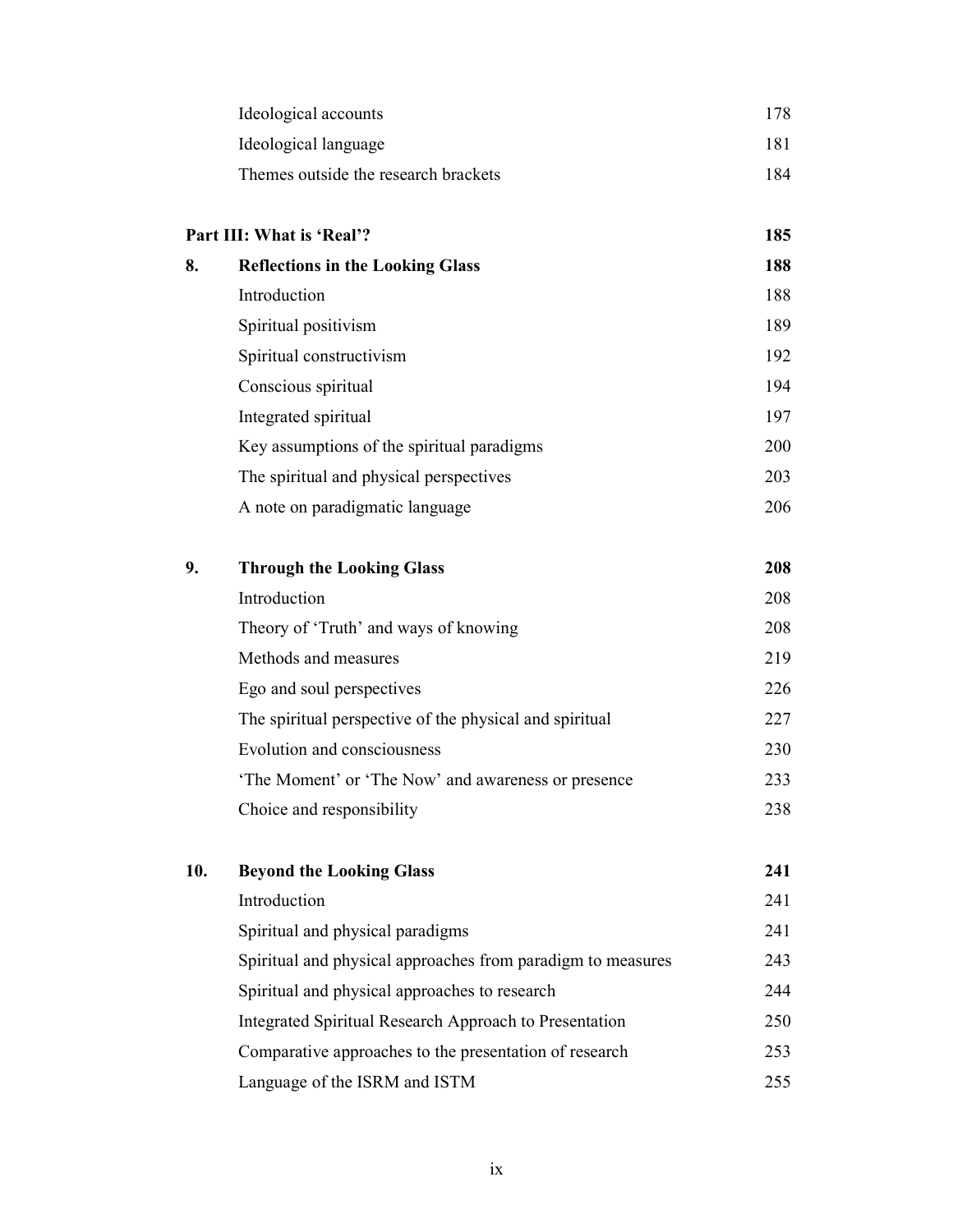|     | <b>Part IV: Meeting the White Rabbit</b>                             |     |
|-----|----------------------------------------------------------------------|-----|
| 11. | The White Rabbit - A Guide in Wonderland                             | 260 |
|     | Introduction                                                         | 260 |
|     | The Integrated Spiritual Theoretical Model                           | 260 |
|     | Triadic whole and dualities                                          | 261 |
|     | Operational sectors                                                  | 265 |
|     | Areas of Spiritual Evolution and Growth                              | 269 |
|     | Modes of consciousness                                               | 273 |
|     | The pendulum effect                                                  | 280 |
|     | Reflections on the ASEG's                                            | 283 |
| 12. | <b>The Rabbit's Recommendations</b>                                  | 286 |
|     | Introduction                                                         | 286 |
|     | Application of the Integrated Spiritual Analytical Tool              | 287 |
|     | Principles of the ISAT                                               | 287 |
|     | Application approach                                                 | 292 |
|     | <b>Part V: Following the White Rabbit</b>                            | 299 |
| 13. | A Date with Ideology                                                 | 302 |
|     | Introduction                                                         | 302 |
|     | Ideologies explored                                                  | 302 |
|     | ISAT applied to ideologies                                           | 303 |
|     | Positioning of the ideologies                                        | 304 |
|     | Interpretation informed by insight and understanding                 | 319 |
| 14. | A Date with Theory and Practice                                      | 334 |
|     | Introduction                                                         | 334 |
|     | ISAT applied at a theory and practice level                          | 334 |
|     | Positioning of the theories and practices                            | 336 |
|     | Interpretation informed by insight and understanding                 | 348 |
|     | Insight, understanding and interpretation of the application process | 352 |
| 15. | A Date with Self - The 'Mad' Researcher's Tea Party                  | 355 |
|     | Introduction                                                         | 355 |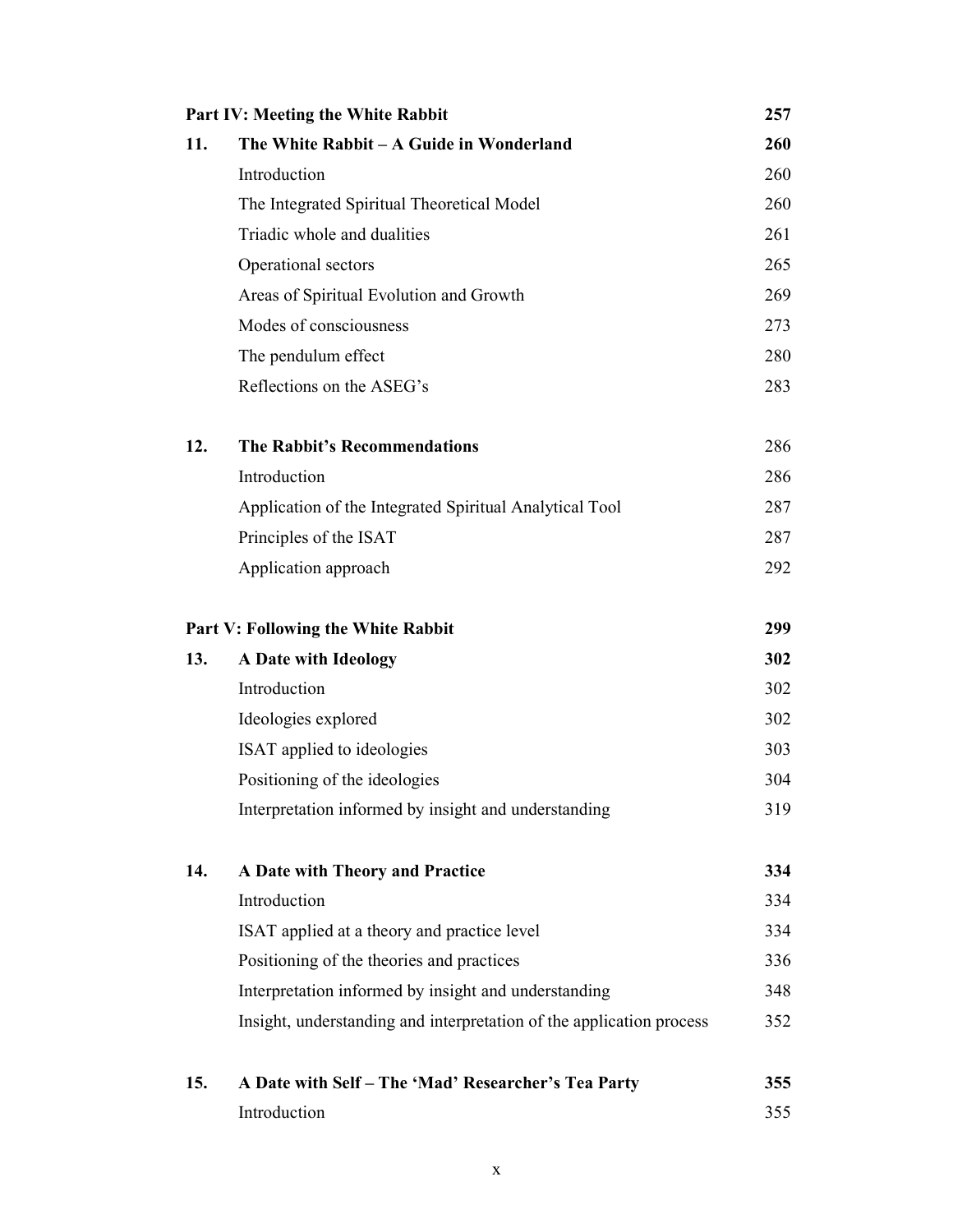|          | Application of the ISAT to self in past - before academia          | 356 |
|----------|--------------------------------------------------------------------|-----|
|          | Application of the ISAT to self in the present - within academia   | 362 |
|          | The Integrated Spiritual Approach to Practice                      | 370 |
|          | Part VI: Emergence of a 'New' Reality                              | 374 |
| 16.      | <b>Integrating the Dream</b>                                       | 377 |
|          | Introduction                                                       | 377 |
|          | Level of paradigm - ontology, epistemology and methodology         | 377 |
|          | Paradigmatic understandings applied to research                    | 382 |
|          | Discoveries relating to the ISTM                                   | 384 |
|          | Discoveries relating to the ISAT                                   | 387 |
|          | Overarching insights, understanding and interpretations            | 389 |
|          | Integration and repositioning of the research                      | 389 |
|          | Rationale for the inclusion of spirituality                        | 390 |
|          | Tensions and barriers                                              | 392 |
|          | Paradigmatic link to practice                                      | 401 |
| 17.      | A Shift in Perspective                                             | 414 |
|          | Introduction                                                       | 414 |
|          | Limitations                                                        | 414 |
|          | Future research or 'potential opportunity'                         | 415 |
|          | Conclusion                                                         | 417 |
| Glossary |                                                                    | 419 |
|          | <b>References</b>                                                  | 421 |
|          | <b>Appendices</b>                                                  |     |
|          | Original Research Aims and Design<br>Appendix A:                   | 431 |
|          | Undergraduate Assignment: Poster presentation of my<br>Appendix B: | 434 |
|          | personal practice framework                                        |     |
|          | Appendix C: The Spiritual Paradigms and ISPF at Completion of the  | 442 |
|          | Honours Project                                                    |     |
|          | Invitation to Participate and Information Page<br>Appendix D:      | 463 |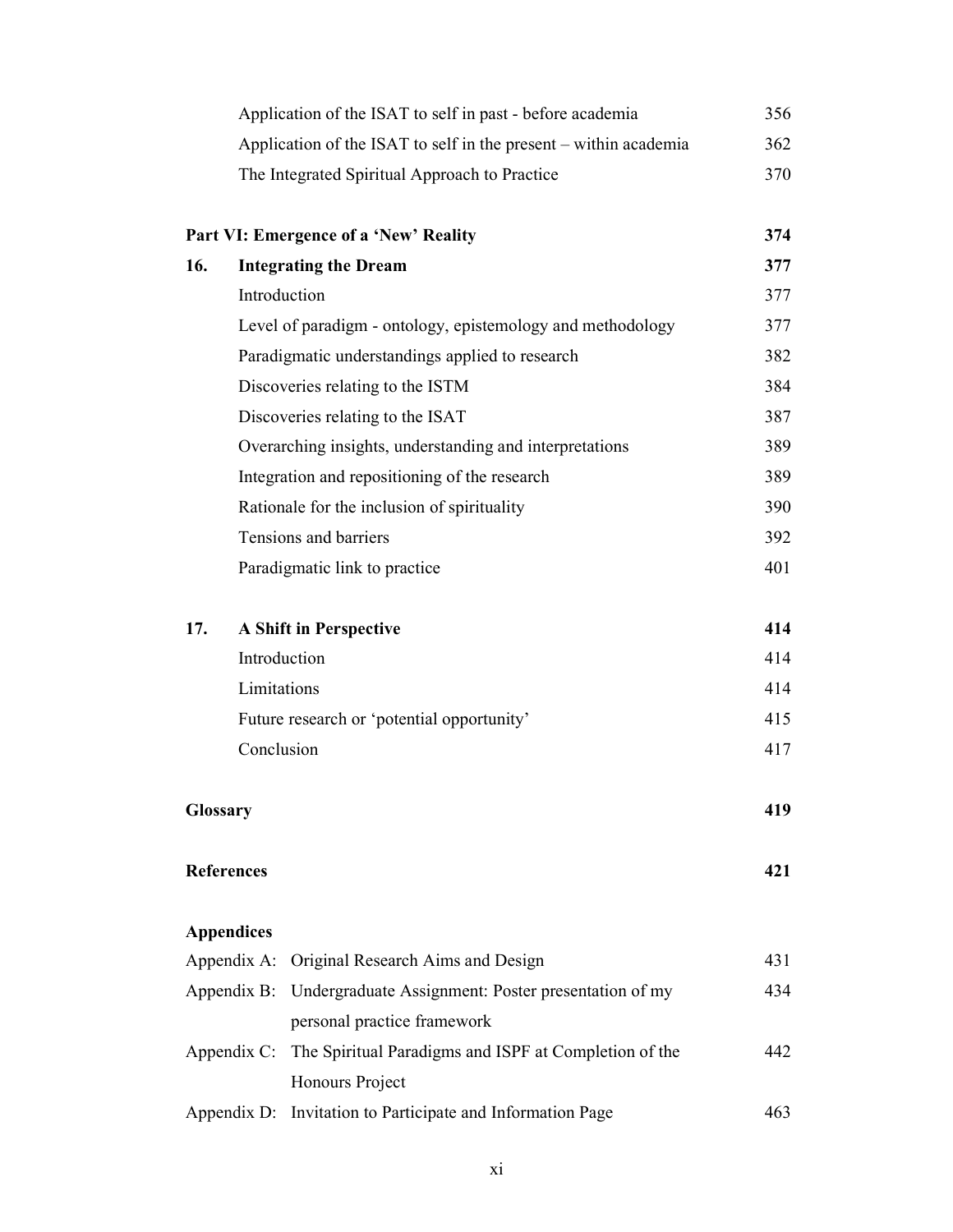| Appendix E: Informed Consent Form                                      | 465 |
|------------------------------------------------------------------------|-----|
| Appendix F: Example of Interview Schedules                             | 466 |
| Appendix G: Additional Data Pertaining to the Qualities and Attributes | 469 |
| of the ASEG's                                                          |     |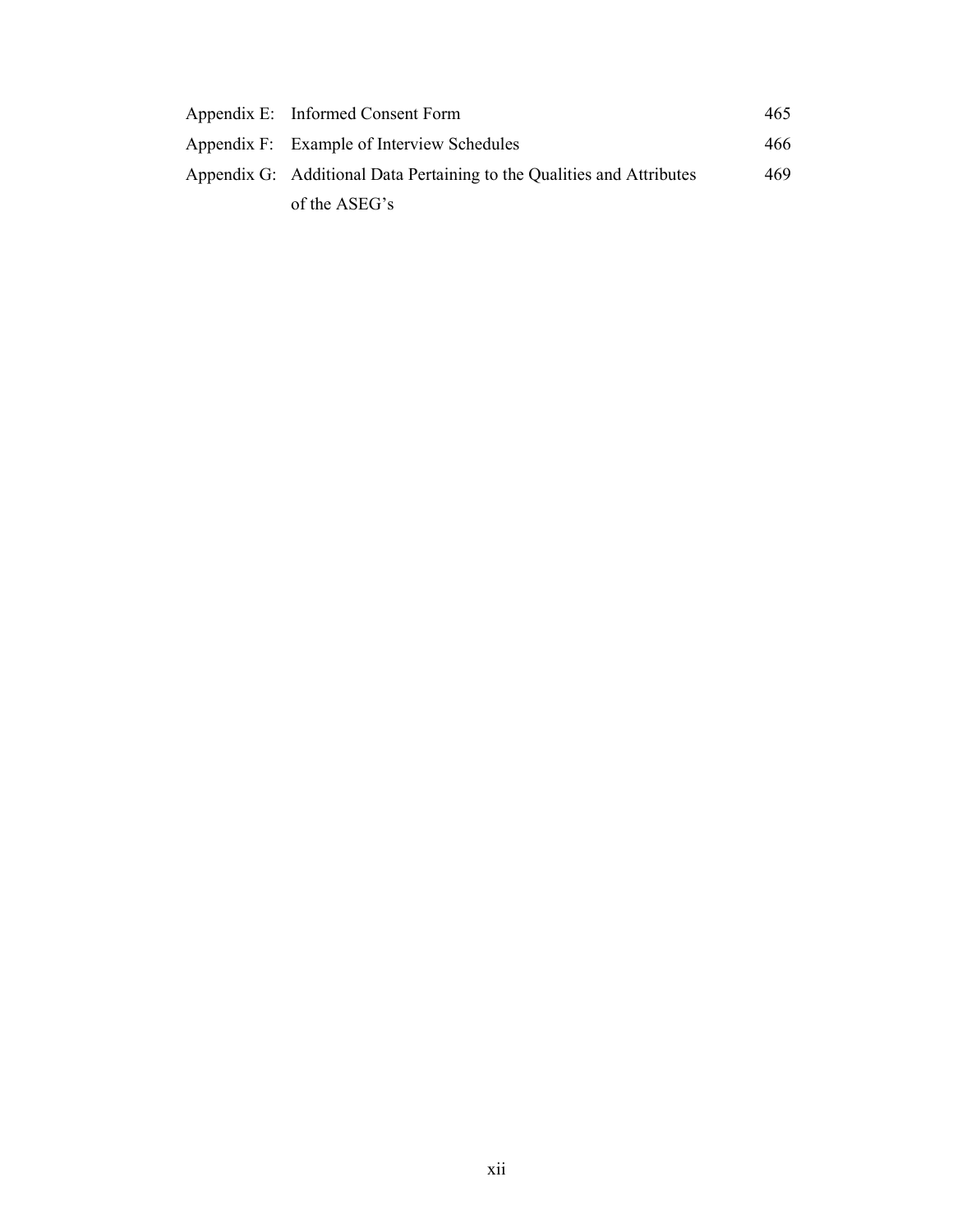# List of Tables and Figures

Tables

| Table 1   | Focus areas of the ISRAP in Part I                          | $\overline{2}$ |
|-----------|-------------------------------------------------------------|----------------|
| Table 1.1 | Integrated Spiritual Research Approach to Presentation      | 27             |
| Table 2   | Focus areas of the ISRAP in Part II                         | 81             |
| Table 2.1 | Research design                                             | 35             |
| Table 3   | Focus areas of the ISRAP in Part III                        | 186            |
| Table 3.1 | Research brackets for the spiritual paradigms               | 49             |
| Table 3.2 | Research brackets for the ISPF                              | 50             |
| Table 3.3 | Themes outside research brackets                            | 58             |
| Table 4   | Focus areas of the ISRAP in Part IV                         | 258            |
| Table 4.1 | Sufi ideological coding - Ansari                            | 98             |
| Table 4.2 | Levels of Vibrational Energy and Consciousness - Ansari     | 103            |
| Table 4.3 | Paradigmatic language within the Sufi ideologies            | 106            |
| Table 5   | Focus areas of the ISRAP in Part V                          | 300            |
| Table 5.1 | Hindu ideological coding - Satyananda                       | 119            |
| Table 5.2 | Levels of vibrational energy and consciousness - Satyananda | 123            |
| Table 5.3 | Paradigmatic language within the Hindu ideologies           | 129            |
| Table 6   | Focus areas of the ISRAP in Part VI                         | 375            |
| Table 6.1 | Buddhist ideological coding - Truc Lam                      | 139            |
| Table 6.2 | Paradigmatic language within the Buddhist ideologies        | 147            |
| Table 7.1 | Ideological coding – integrated spiritual                   | 170            |
| Table 7.2 | Exploration of language within integrated spiritual         | 182            |
| Table 8.1 | Paradigmatic brackets across spiritual paradigms            | 200            |
| Table 8.2 | Key paradigmatic assumptions across spiritual paradigms     | 203            |
| Table 8.3 | Chopra's suggested paradigms (adapted from Chopra, 2006,    | 204            |
|           | pp. 213-218)                                                |                |
| Table 9.1 | Process of knowing as interpreted by spiritual and physical | 219            |
|           | perspectives                                                |                |
| Table 9.2 | Overarching measures of the spiritual paradigms             | 223            |
| Table 9.3 | Nature of the soul and ego/personality                      | 226            |
| Table 9.4 | Values of the soul and ego/personality                      | 226            |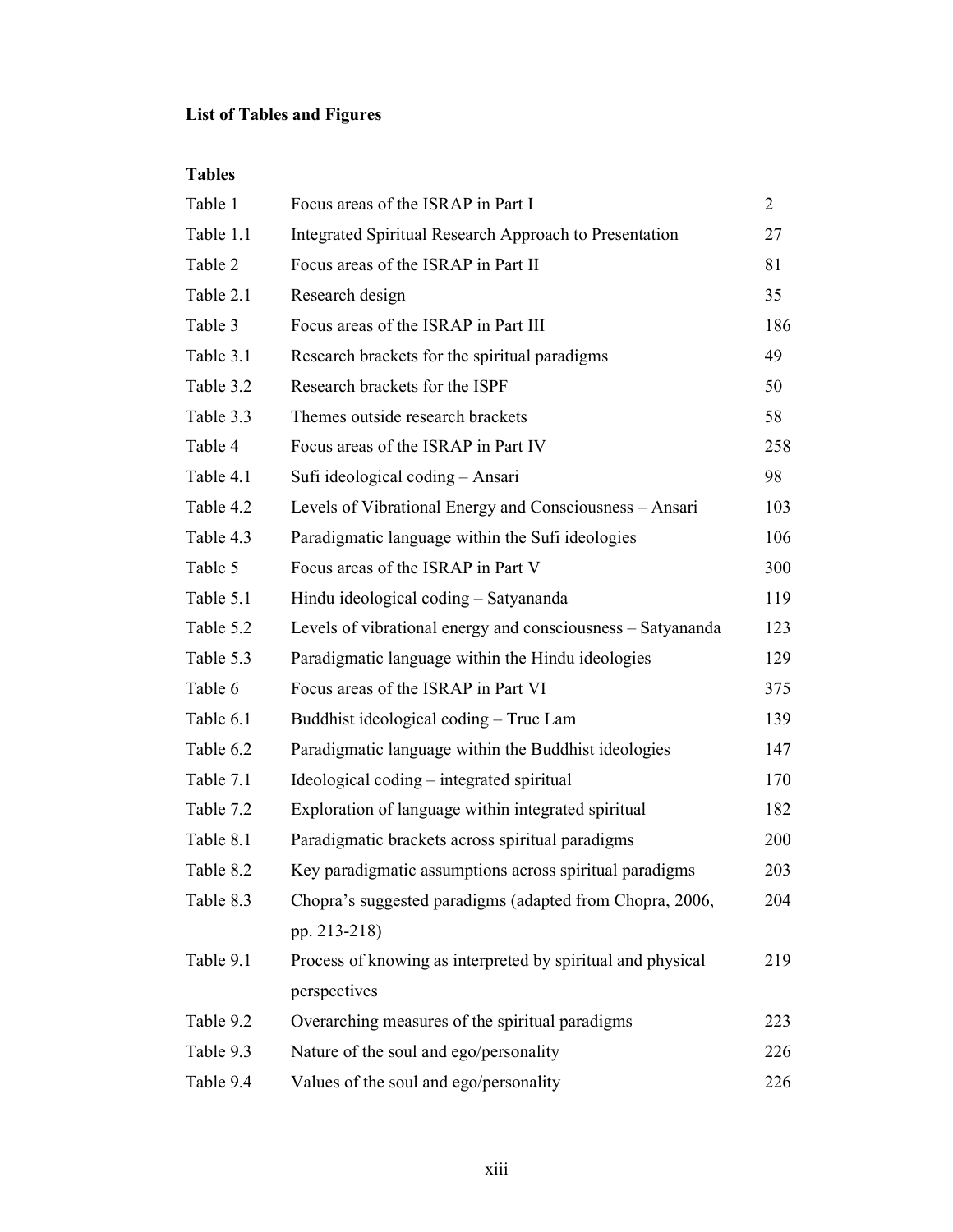| Table 9.5  | The Spiritual view of differences between The Spiritual        | 229 |
|------------|----------------------------------------------------------------|-----|
|            | and The Physical                                               |     |
| Table 10.1 | Key assumptions of the spiritual and physical paradigms        | 242 |
| Table 10.2 | Spiritual and physical approaches from paradigm to measures    | 243 |
| Table 10.3 | Spiritual and physical quantitative and qualitative approaches | 248 |
| Table 10.4 | Comparative approaches to the presentation of research         | 254 |
| Table 11.1 | Areas of Spiritual Evolution and Growth                        | 272 |
| Table 11.2 | Modes of consciousness and their qualities and attributes      | 275 |
| Table 13.1 | Ideologies positioned in the ASEG's with pendulum effect       | 313 |
|            | applied                                                        |     |
| Table 13.2 | Ideologies positioned within the modes of consciousness        | 318 |
| Table 13.3 | Insights from the application of the ISAT to ideologies in     | 323 |
|            | the layer of ASEG's with pendulum effect applied               |     |
| Table 13.4 | Insights from the application of the ISAT to ideologies in     | 332 |
|            | the layer of the modes of consciousness                        |     |
| Table 14.1 | Ashrams daily activity schedule                                | 340 |
| Table 14.2 | Theories and practices positioned in the ASEG's with           | 344 |
|            | duality of masculine/feminine applied                          |     |
| Table 14.3 | Insights from the application of the ISAT to theory and        | 350 |
|            | practice in the layer of ASEG's with duality of masculine/     |     |
|            | feminine applied                                               |     |

# Figures

| Figure 1<br>Figure 1.1 | Scope of focus Part I<br>Scope of the research project                           | 3<br>23  |
|------------------------|----------------------------------------------------------------------------------|----------|
| Figure 1.2             | Tensions of the research                                                         | 25       |
| Figure 2<br>Figure 2.1 | Scope of focus Part II<br>Diagrammatic representation of Lewis and Grimes (1999) | 82<br>40 |
|                        | model of Meta-triangulation                                                      |          |
| Figure 2.2             | Adapted meta-triangulation model as used in this study                           | 42       |
| Figure 2.3             | ISRM - A diagrammatical representation                                           | 45       |
| Figure 3               | Scope of focus Part III                                                          | 187      |
| Figure 4               | Scope of focus Part IV                                                           | 259      |
| Figure 5               | Scope of focus Part V                                                            | 301      |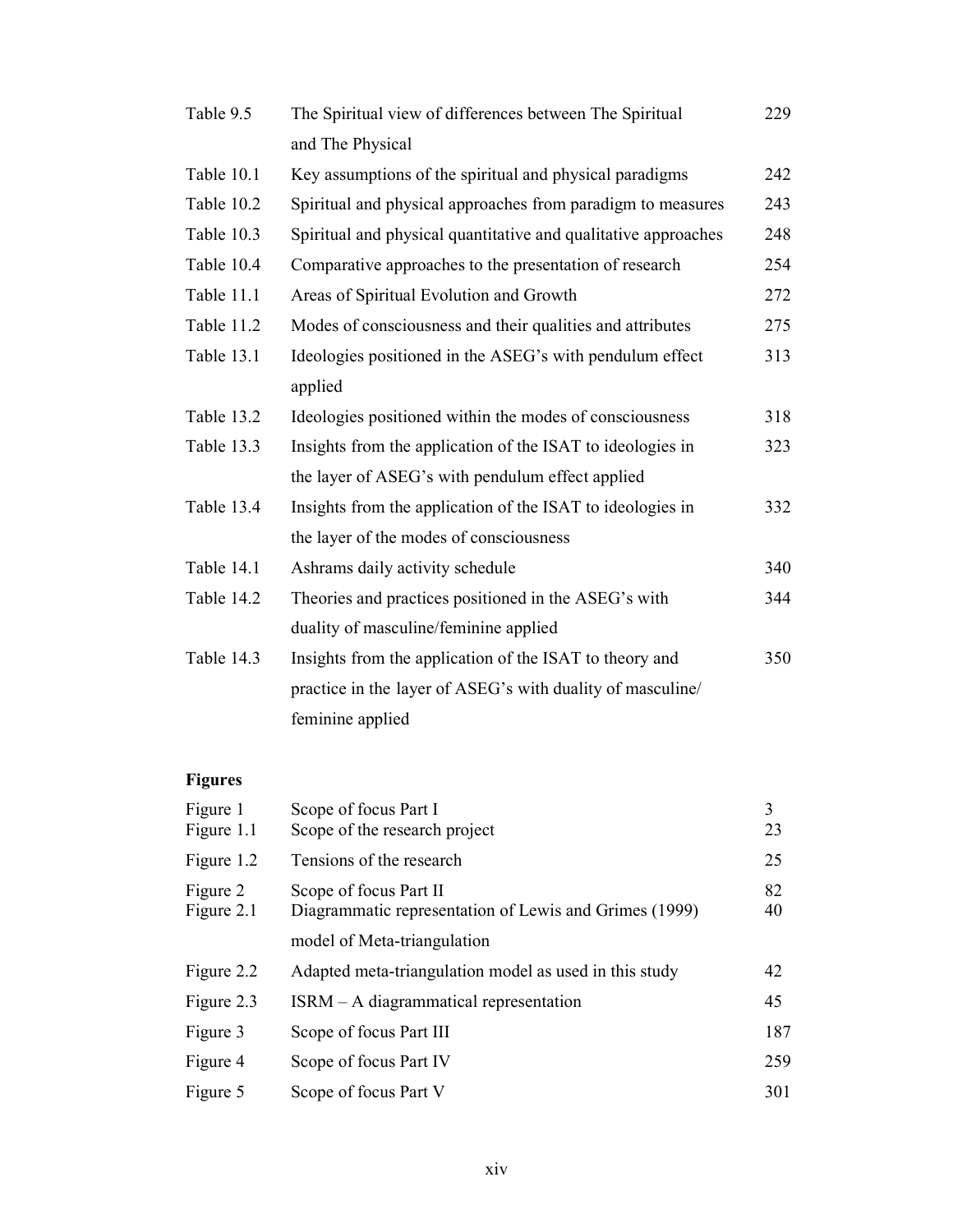| Figure 6     | Scope of focus Part VI                                         | 376 |
|--------------|----------------------------------------------------------------|-----|
| Figure 9.1   | The theory for truth                                           | 212 |
| Figure 9.2   | Theory for truth $-$ The Physical $-$ relative truth           | 212 |
| Figure 9.3   | Theory for truth - The Spiritual - Eternal Truth               | 213 |
| Figure 9.4   | Experience and outer knowledge – absence of relative truth     | 213 |
| Figure 9.5   | Outer knowledge and inner knowledge – absence of relative      | 214 |
|              | truth                                                          |     |
| Figure 9.6   | Inner knowledge and experience – absence of relative truth     | 215 |
| Figure 9.7   | Experience and outer knowledge – absence of Eternal Truth      | 215 |
| Figure 9.8   | Outer knowledge and inner knowledge – absence of Eternal       | 216 |
|              | Truth                                                          |     |
| Figure 9.9   | Inner knowledge and experience – absence of Eternal Truth      | 216 |
| Figure 9.10  | Theory for 'Ultimate Truth' – using The Physical and The       | 217 |
|              | Spiritual ways of knowing                                      |     |
| Figure 9.11  | Continuum of knowledge from external to internal               | 218 |
| Figure 9.12  | Continuum collapsed leading to Ultimate Truth                  | 218 |
| Figure 9.13  | Theory for truth – The Spiritual informed by the triadic whole | 220 |
| Figure 9.14  | Theory for truth – The Physical informed by the triadic whole  | 224 |
| Figure 9.15  | Theory for truth $- A$ journey from relative truth to Eternal  | 233 |
|              | Truth                                                          |     |
| Figure 9.16  | Process of reality                                             | 236 |
| Figure 9.17  | Theory of reality                                              | 237 |
| Figure 11.1  | The triadic whole and duality                                  | 262 |
| Figure 11.2  | Triadic whole and spiritual/physical duality                   | 263 |
| Figure 11.3  | Positioning of ontology and methodology in the ISTM            | 264 |
| Figure 11.4  | Triadic whole and masculine/feminine duality                   | 265 |
| Figure 11.5  | Operational sectors                                            | 267 |
| Figure 11.6  | Positioning of the theory of truth in the ISTM                 | 268 |
| Figure 11.7  | Positioning the paradigms and methods and measures in          | 269 |
|              | the ISTM                                                       |     |
| Figure 11.8  | Representation of the ASEG's dynamics                          | 270 |
| Figure 11.9  | Areas of Spiritual Evolution and Growth                        | 271 |
| Figure 11.10 | Modes of consciousness                                         | 274 |
| Figure 11.11 | Theory of truth from physical/knowledge to spiritual/wisdom    | 278 |